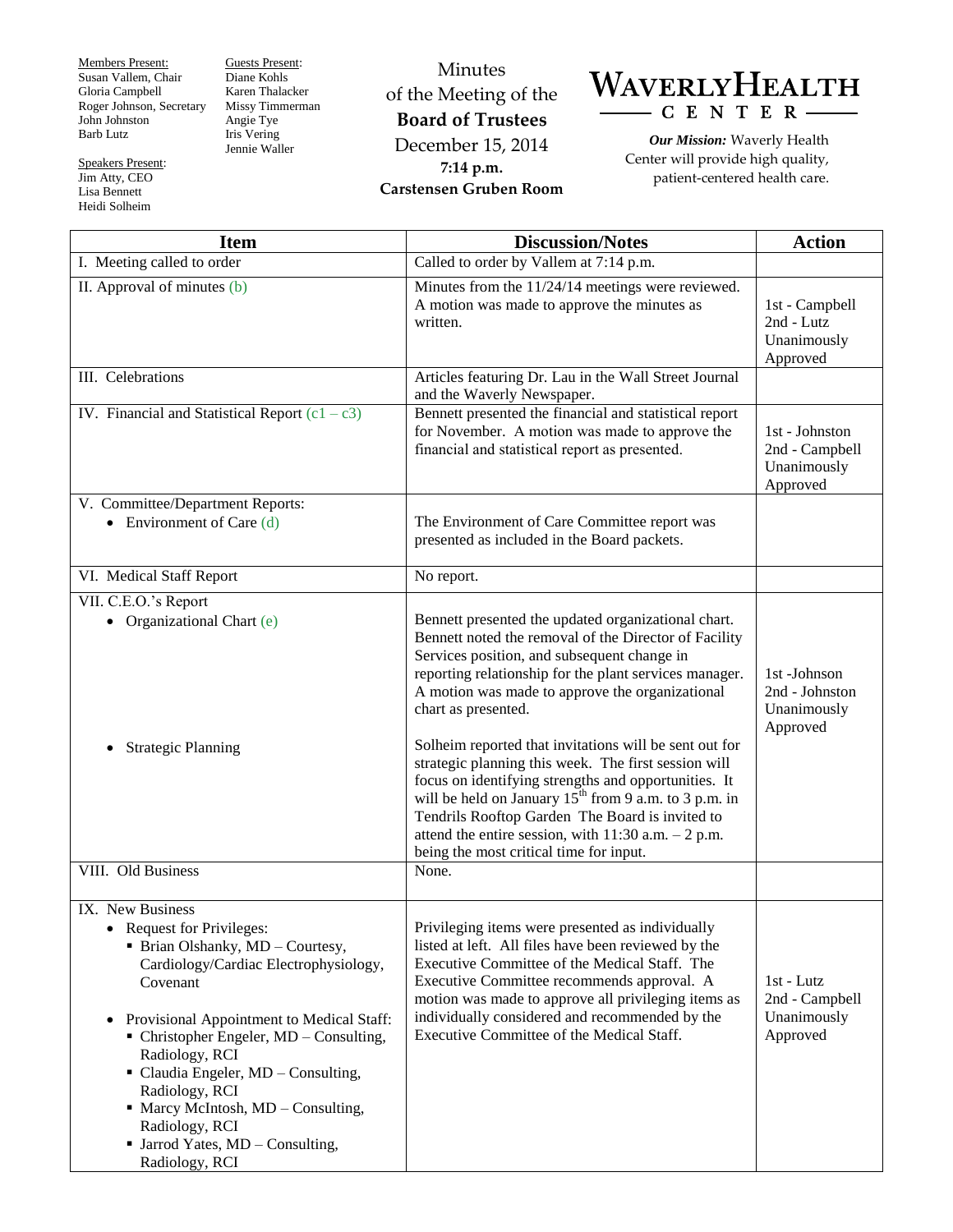| Change in Medical Staff Status:<br>$\bullet$<br>$\blacksquare$ Abdul Panhwar, MD – Active to<br>Active/Provisional<br>• Privilege Update:<br>Richard Valente, MD - Consulting,<br>Cardiology, Covenant                                                                                                                                         |                                                                                                                                                                                                                                                                                                                                                                             |                                                                                                                         |
|------------------------------------------------------------------------------------------------------------------------------------------------------------------------------------------------------------------------------------------------------------------------------------------------------------------------------------------------|-----------------------------------------------------------------------------------------------------------------------------------------------------------------------------------------------------------------------------------------------------------------------------------------------------------------------------------------------------------------------------|-------------------------------------------------------------------------------------------------------------------------|
| <b>Voluntary Resignation from Medical Staff:</b><br><b>James Poock, MD - Courtesy</b><br>Provisional, Family Practice, NE Iowa<br><b>Family Practice</b><br>• John Floyd, MD - Consulting,<br>Radiology, RCI<br>• Allyson Landphair, ARNP - Courtesy-<br>Provisional, Cardiology, Northern Iowa<br>Cardiovascular & Thoracic Surgery<br>Clinic |                                                                                                                                                                                                                                                                                                                                                                             |                                                                                                                         |
| Clinical Privilege Form Update:<br>• Radiology                                                                                                                                                                                                                                                                                                 | The revised clinical privilege form, listed at left, was<br>presented for review as included in the Board<br>packets. The revised privilege form has been<br>reviewed by the Executive Committee of the Medical<br>Staff and is recommended for approval. A motion<br>was made to approve the revised privilege form as<br>written.                                         | 1st - Johnson<br>2nd - Johnston<br>Unanimously<br>Approved                                                              |
| New/Revised Policies & Procedures: None                                                                                                                                                                                                                                                                                                        | There were no new or revised policies.                                                                                                                                                                                                                                                                                                                                      |                                                                                                                         |
| <b>Finance Committee</b><br>Capital Purchase FYI<br>• Capital Request<br>• Charity Care                                                                                                                                                                                                                                                        | Bennett reported that the Finance Committee did not<br>meet this month.<br>Bennett presented the following application for<br>charity care:<br>Application is for an individual that<br>٠<br>qualifies for a 100% write off under our<br>charity care policy. The total to be written                                                                                       |                                                                                                                         |
| • Executive Committee<br>• 12/1/14 Accountable Care Organization<br>Agreement $(g)$                                                                                                                                                                                                                                                            | off is \$22,762.<br>A motion was made to approve the application as<br>presented.<br>The minutes of the 12/1/14 Executive Committee<br>meeting were presented as included in the Board<br>packets. The Executive Committee acted to approve<br>entering an ACO agreement with Unity Health<br>Partners. The action of the Executive Committee<br>was ratified as presented. | 1st - Lutz<br>2nd - Campbell<br>Unanimously<br>Approved<br>$1st - Johnson$<br>$2nd - Vallem$<br>Unanimously<br>Approved |
| • Planetree Update                                                                                                                                                                                                                                                                                                                             | Solheim reported that work is being finalized on the<br>Planetree re-designation application and<br>documentation.                                                                                                                                                                                                                                                          |                                                                                                                         |
| X. Closed Session                                                                                                                                                                                                                                                                                                                              | A motion was made to move into closed session at<br>7:34 p.m. for the purpose identified at left.                                                                                                                                                                                                                                                                           | 1st - Johnston<br>2nd - Campbell<br>Unanimously<br>Approved                                                             |
| XI. Open Session<br>Iowa Code Chapter 21.5.1(1) - Closed session to<br>discuss patient care quality and process<br>improvement initiatives in a meeting of a public<br>hospital or to discuss marketing and pricing                                                                                                                            | A motion was made to move back into open session<br>at 8:39 p.m.                                                                                                                                                                                                                                                                                                            | 1st - Campbell<br>2nd - Lutz<br>Unanimously<br>Approved                                                                 |
| strategies or similar proprietary information in a                                                                                                                                                                                                                                                                                             | A motion was made to approve the Medical Office                                                                                                                                                                                                                                                                                                                             | 1st - Lutz                                                                                                              |